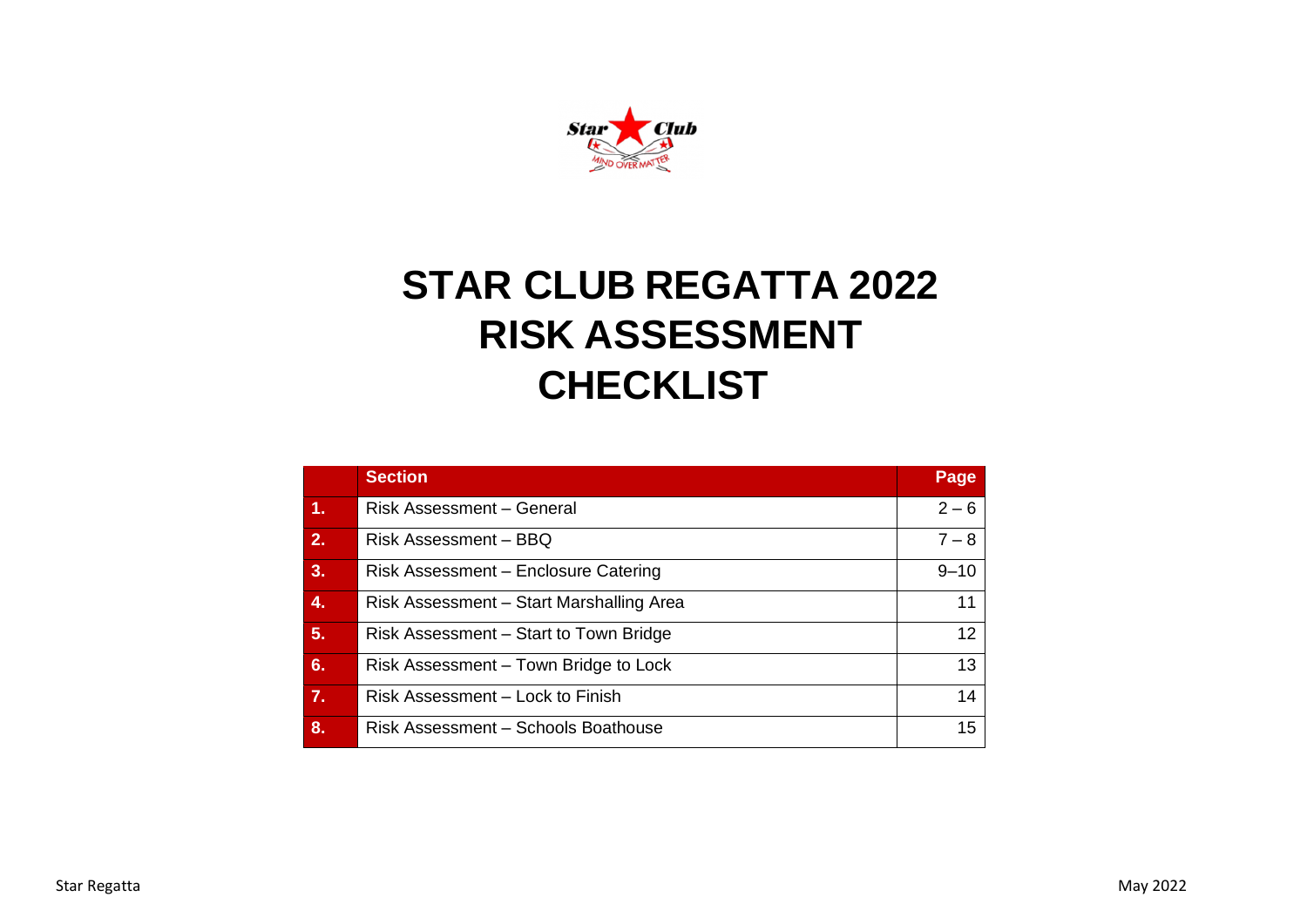Note: Before each event the organising committee must consider the following risk factors, and the degree of risk involved in each. Based on British Rowing guidelines, the degree of risk due to conditions has been given a score. Should the total score be above a certain level, adjustments to procedures must be made, and/or certain classes of competitors excluded.

DURING THE EVENT, COMMITTEE, MARSHALS AND UMPIRES MUST ASSESS THE FOLLOWING POTENTIAL HAZARDS, BOTH SEPARATELY AND IN COMBINATION:

**# = ASSESSED LIKELIHOOD & SEVERITY AFTER CONTROL MEASURES APPLIED, OPERATING UNDER BRITISH ROWING RULES OF RACING AND THE GUIDE TO SAFE PRACTICE IN ROWING L = Likelihood** 

#### **Risk Assessment - General**

|        | <b>HAZARD</b>                              | <b>CONSIDERATIONS</b>                                                                                                                                                                            | L# | S#             | $Risk$ <sup>#</sup> | <b>ACTION TO MITIGATE RISK</b>                                                                                                                                                                                                                  |
|--------|--------------------------------------------|--------------------------------------------------------------------------------------------------------------------------------------------------------------------------------------------------|----|----------------|---------------------|-------------------------------------------------------------------------------------------------------------------------------------------------------------------------------------------------------------------------------------------------|
| 1.     | Anticipated stream and wind<br>conditions. | Wind or fast stream (or a combination) affecting<br>boating, marshalling and steering.                                                                                                           |    | $\overline{2}$ | $\overline{2}$      | Safety advisor and Chief Umpire to assess<br>conditions prior to racing and in the event of changes<br>throughout the day, advising umpires and marshals by<br>radio of any necessary variations to the issued<br>circulation plan if required. |
| $2.*$  | Crews entered.                             | Consider numbers and abilities for given river<br>conditions.                                                                                                                                    | 2  |                | 2                   | to consider with regard<br>Hazard<br><b>Committee</b><br>to<br>Assessment sheet prior to the event.                                                                                                                                             |
| $3. *$ | Obstacles.                                 | Trees on course and in marshalling areas; bridges<br>(especially Town and Hitchin Bridges). Projections<br>- e.g.: Goose Island, Monkey Island, Schools'<br>"hard".<br>Weed growth in the river. |    | $\overline{2}$ | $\overline{2}$      | Safety advisor to check the course prior to the event.<br>Committee to arrange clearance.<br><b>Umpires</b> to be stationed accordingly; consider marker<br>buoys.                                                                              |
| 4.     | Floating debris                            | Arrangements for clearance or marking.                                                                                                                                                           | 2  |                | 2                   | On the day: all check course and inform control of<br>problems. Control to liaise with Safety Boats<br>concerning clearance.                                                                                                                    |
| 5.     | Visibility.                                | Limits for safe boating and racing as well as race<br>control.                                                                                                                                   |    |                |                     | On the day: Committee to consider whether visibility is<br>sufficient for safety as well as monitoring and timing.<br>Consider delaying or cancelling racing.                                                                                   |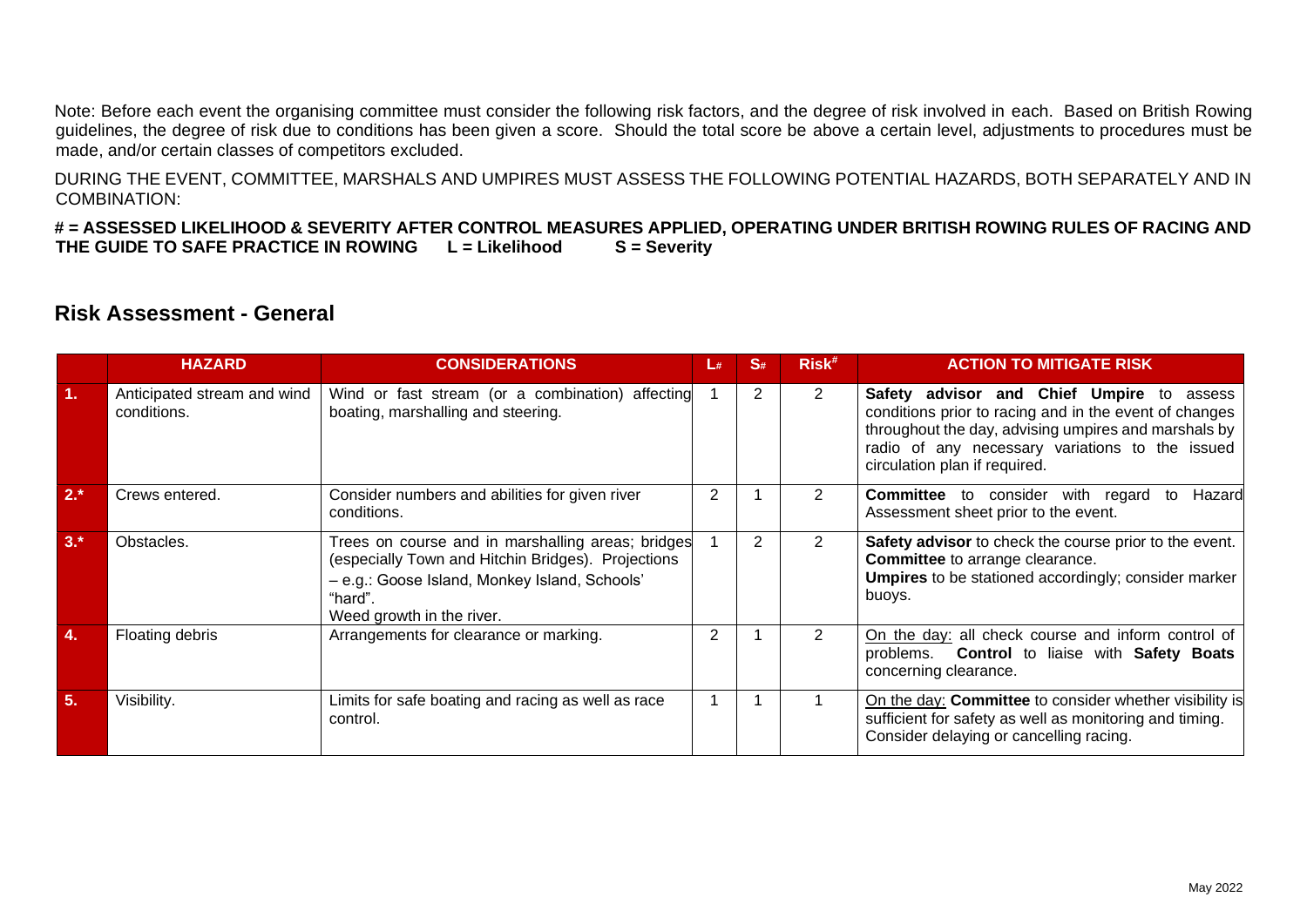|        | <b>HAZARD</b>                                                     | <b>CONSIDERATIONS</b>                                                                                                                                                                                 | L#             | S#             | Risk <sup>#</sup> | <b>ACTION TO MITIGATE RISK</b>                                                                                                                                                                                                                                                                                                           |
|--------|-------------------------------------------------------------------|-------------------------------------------------------------------------------------------------------------------------------------------------------------------------------------------------------|----------------|----------------|-------------------|------------------------------------------------------------------------------------------------------------------------------------------------------------------------------------------------------------------------------------------------------------------------------------------------------------------------------------------|
| 6.     | Limits to access for providing<br>aid.                            | For example, the river walls at St Mary's Gardens.                                                                                                                                                    | 2              | $\overline{2}$ | 4                 | Make Umpires, Safety Boats and competitors<br>aware of potential extra difficulties in the event of a<br>capsize. Arrange Umpires near narrow/hazardous<br>sites<br>IDENTIFIED: Hitchin Bridge, Town Bridge, BRC<br>Pontoon/Monkey Island, Weirs, Schools Boathouse<br>protruding "hard".                                                |
| $7.*$  | Danger to pedestrians on<br>Mill Meadows and<br>Longholme Meadows | Reference Bedford Borough Council 'Conditions<br>relating to events held within the Park' with respect<br>to vehicle movements.<br>Extra footfall due to Kite Festival being held in<br>Russell Park. |                | 3              | 3                 | All Clubs to be advised of parking and driving<br>instructions by email and website before the event.<br>Parking marshals to remind drivers upon entry to site<br>and enforce conditions, including requirement to keep<br>pavements and Butterfly Bridge clear for pedestrians<br>and emergency vehicles.                               |
| $8.*$  | Damage to meadows from<br>vehicles                                | Good soil conditions normally present for the June<br>regatta, checks to be made by Site Manager in<br>conjunction with Borough Council nominated staff<br>before the event to review arrangements.   | $\mathbf 1$    | $\mathbf{1}$   | $\mathbf{1}$      | All Clubs to be advised of parking and driving<br>instructions by email and website before the event.<br>Parking marshals to remind drivers upon entry to site<br>and enforce conditions, including advise of other<br>sensible precautions such as marshalling trailers when<br>detached from towing vehicles if grass is slippery/wet. |
| 9.     | Handling equipment.                                               | Event<br>check<br>potential<br>equipment:<br>hazards;<br>knowledge of safe lifting (officials).                                                                                                       | 2              | $\overline{2}$ | 4                 | Safety Advisor and Regatta Secretary to consider<br>any potential hazards from race equipment before<br>event and advise as needed.                                                                                                                                                                                                      |
| $10.*$ | Capsize or sinking.                                               | Consider procedures for rescue and recovery.                                                                                                                                                          | $\overline{2}$ | 3              | 6                 | Instruct crew to remain with boat. Section UMPIRE to<br>alert Safety Boat, Start to delay racing if necessary<br>and Control to request emergency services as<br>needed.                                                                                                                                                                 |
| 11.    | Other river traffic                                               | Including Safety Boats: consider amount and<br>potentially unorthodox manoeuvres (eg: at the lock).<br>Possible need to pause racing                                                                  | 2              | 3              | 6                 | Safety Boats to be advised:<br><b>Umpires</b> to be<br>responsible for any call-out. Safety Boats to have<br>regard to effects of boat wash.<br><b>Umpires</b> to be alert for any traffic entering, traversing<br>or leaving the lock.<br>Start Marshals similarly for traffic from upstream.                                           |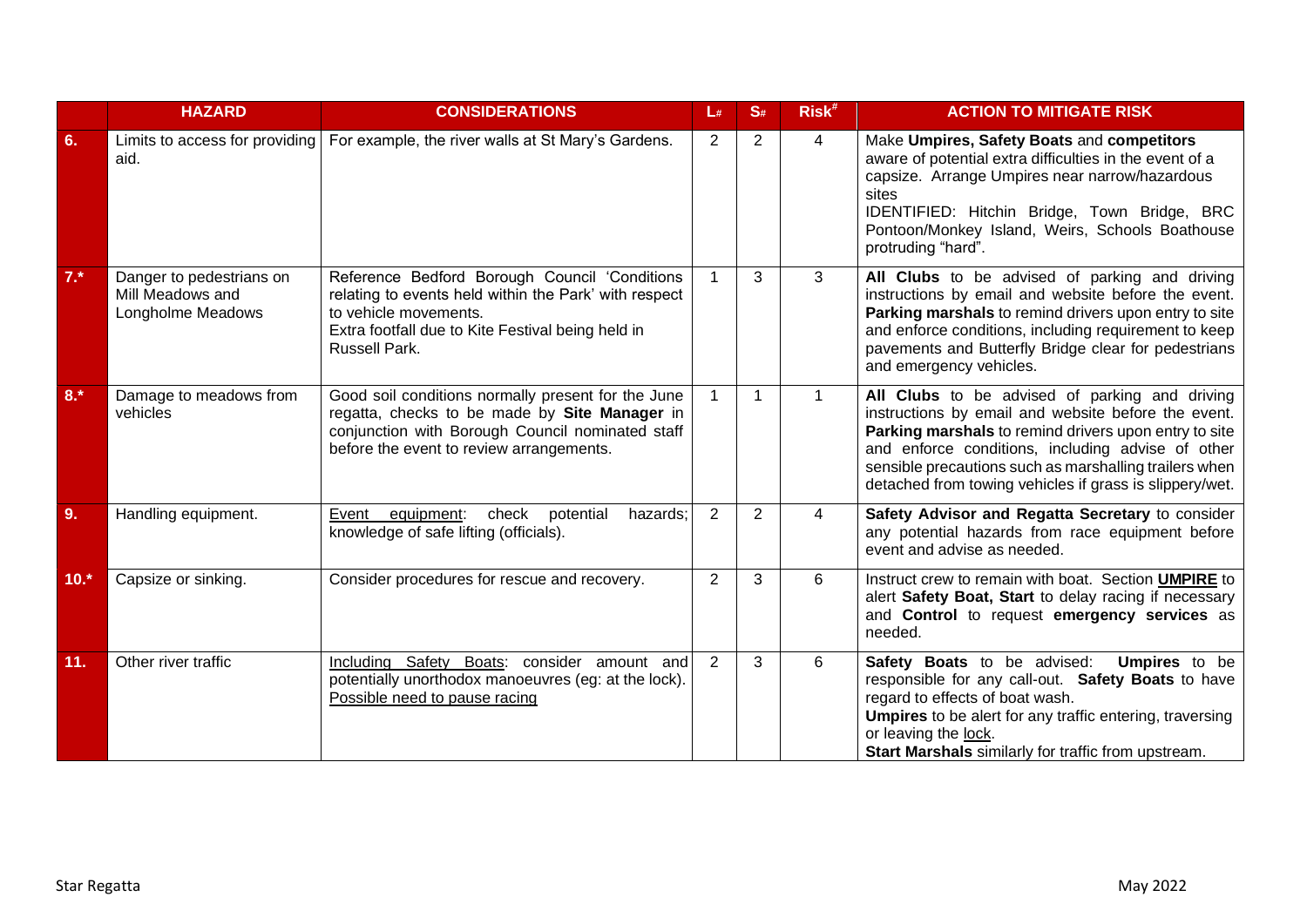|     | <b>HAZARD</b>                                                       | <b>CONSIDERATIONS</b>                                                                                                                                                                   | L#             | S#             | $Risk$ <sup>#</sup> | <b>ACTION TO MITIGATE RISK</b>                                                                                                                                                                                                                                                                                                                                                                                    |
|-----|---------------------------------------------------------------------|-----------------------------------------------------------------------------------------------------------------------------------------------------------------------------------------|----------------|----------------|---------------------|-------------------------------------------------------------------------------------------------------------------------------------------------------------------------------------------------------------------------------------------------------------------------------------------------------------------------------------------------------------------------------------------------------------------|
| 12. | <b>Collision potential</b>                                          | Consider procedures for Marshalling Areas; traffic<br>between Boating Areas and Start and Finish.                                                                                       | 2              | 3              | 6                   | Committee to arrange traffic plan. Marshals to ensure<br>no practise starts in the marshalling area. Umpires to<br>instruct crews when to stop, proceed or cross the river.<br>Crews refusing to comply to be disqualified following<br>warning.                                                                                                                                                                  |
| 13. | <b>Boating Facilities</b>                                           | Trailer and vehicle traffic to and on boating sites.                                                                                                                                    | $\overline{2}$ | 1              | $\overline{2}$      | Trailer Marshal to ensure that trailers are parked in an<br>orderly fashion, throughways are kept clear and if<br>possible, cars are parked away from the trailer area.                                                                                                                                                                                                                                           |
| 14. | Injuries                                                            | First Aid facilities on site; procedure for calling<br>Emergency Services (sites of telephones).                                                                                        | 3              | $\overline{2}$ | 6                   | Committee to arrange First Aid cover with Ambulance<br>Response Services Ltd. Safety Plan to be circulated to<br>all clubs and officials before the event to advise of<br>positions of First Aid facilities and public telephones.<br>Officials to be in radio contact with first aiders either<br>directly (race umpires) or via control (others).                                                               |
| 15. | Defective equipment<br>checking                                     | Procedures and responsibility for checking especially<br>bow-balls, heel restraints, buoyancy compartments,<br>security of fittings, lifejackets (do wearers know how<br>to use them?). | 3              | $\mathbf{1}$   | 3                   | Control commission Umpires to be allocated to check<br>compliance. All Umpires and Marshals required to<br>watch for any infringements and report such to<br>Control.                                                                                                                                                                                                                                             |
| 16. | Potentially dangerous<br>situations in and around<br>boating areas. | Include boats on trestles, solvents, trailing leads<br>and other trip hazards, passers-by (pedestrians &<br>cyclists).                                                                  | $\overline{4}$ | $\overline{2}$ | 8                   | Check beforehand by Safety advisor and others;<br>remove or sign. Periodic checks during event. General<br>awareness of good housekeeping.                                                                                                                                                                                                                                                                        |
| 17. | Fire risk from barbecue<br>activity.                                | The ventilated environment of the refreshment tent is<br>such that build-up of flammable gasses is highly<br>unlikely.                                                                  |                | 3              | 3                   | Safety advisor to ensure that Inflammables are stored<br>in suitable containers in ventilated areas away from<br>sources of ignition; fire extinguishers and means of<br>calling fire service are available. Users to be briefed in<br>location of cut-off valves, extinguishers etc.<br>Replacement cylinders to be stored off-site and<br>transported to the enclosure as and when required<br>through the day. |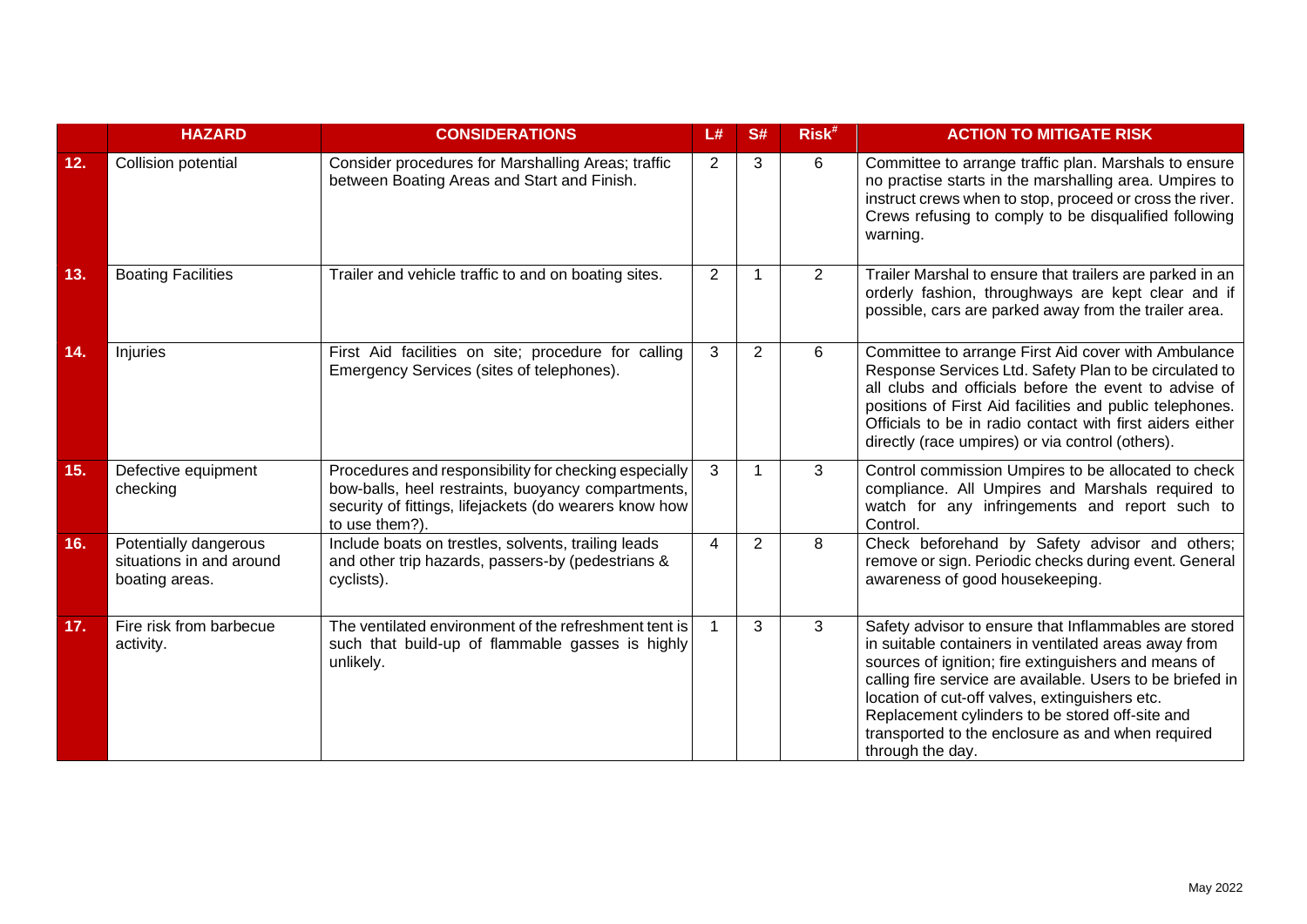|     | <b>HAZARD</b>                          | <b>CONSIDERATIONS</b>                                                             | L#             | S#             | Risk <sup>#</sup> | <b>ACTION TO MITIGATE RISK</b>                                                                                                                                                                                                                                                                                                                                                                                                                                                                                                                                                               |
|-----|----------------------------------------|-----------------------------------------------------------------------------------|----------------|----------------|-------------------|----------------------------------------------------------------------------------------------------------------------------------------------------------------------------------------------------------------------------------------------------------------------------------------------------------------------------------------------------------------------------------------------------------------------------------------------------------------------------------------------------------------------------------------------------------------------------------------------|
| 18. | Regatta Enclosure layout.              | Potential hazards from equipment, wiring, structures,<br>vehicles accessing site. | $\mathbf{1}$   | 3              | 3                 | Site Manager to consider layout in conjunction with<br>Safety Advisor to avoid, protect or mark hazardous<br>areas and to monitor for occurrence during event.<br>Parking wardens to ensure that only essential service<br>and delivery vehicles access Mill Meadows throughout<br>the day. Access for service and emergency vehicles to<br>be adequate and maintained clear.                                                                                                                                                                                                                |
| 19. | Regatta Enclosure during the<br>event. | Any occurrence during the event which may lead to a<br>potential hazard.          | $\overline{2}$ | $\overline{2}$ | 4                 | Committee to arrange adequate staffing briefed to<br>control access, observe crowd behaviour and be alert<br>for any potential hazards that may arise.<br>Committee to arrange a procedure for evacuation in an<br>emergency.<br>Safety advisor to ensure means of communication with<br>emergency services.                                                                                                                                                                                                                                                                                 |
| 20. |                                        | Rubbish accumulation on site Regatta enclosure and boating areas                  | 3              | 1              | 3                 | Committee to arrange for Bedford Borough Council<br>to deliver and collect additional wheelie-bins for<br>enclosure and boating areas for the day. Site litter pick<br>after the event. Safety boat to perform a final sweep of<br>the river at Longholme after racing to ensure no litter<br>trapped in the river. BBC will arrange for collection of<br>bins provided                                                                                                                                                                                                                      |
| 21. | access to Longholme                    | Trailer and towing vehicles Potential hazard from vehicle/trailer in public area  | $\overline{2}$ | $\overline{2}$ | 3                 | Parking Marshals to ensure that all vehicles entering<br>the vicinity of Longholme adhere to a maximum speed<br>of 5 mph and use hazard warning lights when travelling<br>between the white bridge and the parking space.<br>Marshals to ensure that trailers are parked in a manner<br>that doesn't cause any overhang onto the public<br>thoroughfare. Likewise boats should be erected and<br>stored so that they don't overhang the public<br>Periodic inspections by Regatta<br>thoroughfare.<br>Officials to take place to ensure that boats and trailers<br>are correctly positioned. |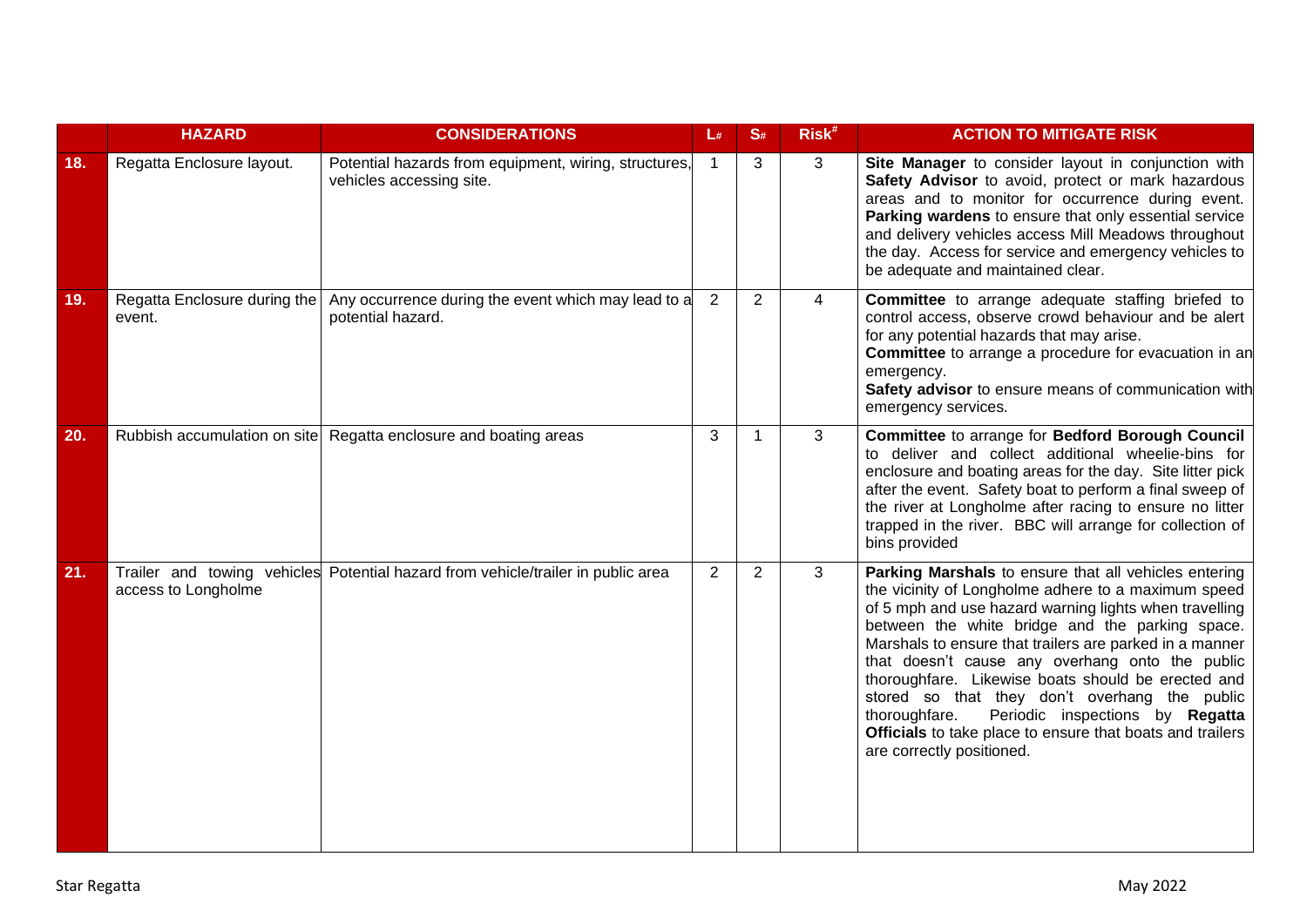|     | <b>HAZARD</b>                                                          | <b>CONSIDERATIONS</b>                                                   | $\frac{4}{4}$ | $\mathbf{S}$ # | $Risk^*$ | <b>ACTION TO MITIGATE RISK</b>                                                                                                                                                                               |
|-----|------------------------------------------------------------------------|-------------------------------------------------------------------------|---------------|----------------|----------|--------------------------------------------------------------------------------------------------------------------------------------------------------------------------------------------------------------|
| 22. | Vehicle access to Mill<br>Meadows                                      | Potential hazard of vehicles parking in Mill<br>Meadows.                |               |                |          | Drivers to be asked via the regatta literature to drive<br>carefully in Mill Meadows and to park sensibly.                                                                                                   |
| 23. | being left on the landing<br>Schools<br>the<br>stages at<br>Boathouse. | Trip hazard due to items   Injury to rowers, and/or damage to equipment |               |                |          | Marshals to ensure that no equipment is left lying<br>around. In the boating area. Blade storage is provided<br>to keep blades off the hard. Shoes to be cleared from<br>the stages by coaches and marshals. |

| 24. | Toilets | Personal hygiene for staff and competitors |  | <sup>1</sup> Flushing portaloos to be provided at Longholme & Mill |
|-----|---------|--------------------------------------------|--|--------------------------------------------------------------------|
|     |         |                                            |  | I Meadows with pumped cold water, hand santiser and I              |
|     |         |                                            |  | paper towels                                                       |

| 25. | on Butterfly Bridge | Injury or collision to persons   Injury to rowers, general public and/or damage to<br>equipment |  |  |  | Marshals to ensure that no boats are taken across the<br>Butterfly Bridge. Signage to be applied at either end of<br>the bridge |
|-----|---------------------|-------------------------------------------------------------------------------------------------|--|--|--|---------------------------------------------------------------------------------------------------------------------------------|
|-----|---------------------|-------------------------------------------------------------------------------------------------|--|--|--|---------------------------------------------------------------------------------------------------------------------------------|

#### CONSIDER WHO MAY BE AT RISK – INCLUDING THIRD PARTIES.

CONSIDER SAFETY AIDS AVAILABLE. Throwing lines and thermal blankets. Accompanying safety boats.**\*** 

Location of First Aid kits.**\*** 

Locations of telephones for emergency services.**\* \*** To be included in instructions to crews and to

officials.

AMBIENT TEMPERATURE (To be drawn to crews' attention). Take

into account wind strength (wind chill).

| Less than/equals $10^{\circ}$ C. and<br>wet/windy | Ensure adequate clothing. Ensure coxes have waterproof clothing. Watch<br>for hypothermia. |
|---------------------------------------------------|--------------------------------------------------------------------------------------------|
| $10^{\circ}$ C $-18^{\circ}$ C.                   | Ensure adequate clothing.                                                                  |
| Above $22^{\circ}$ C.                             | Ensure competitors have access to adequate drinking water and minimise<br>overheating.     |

Based on British Rowing guidelines.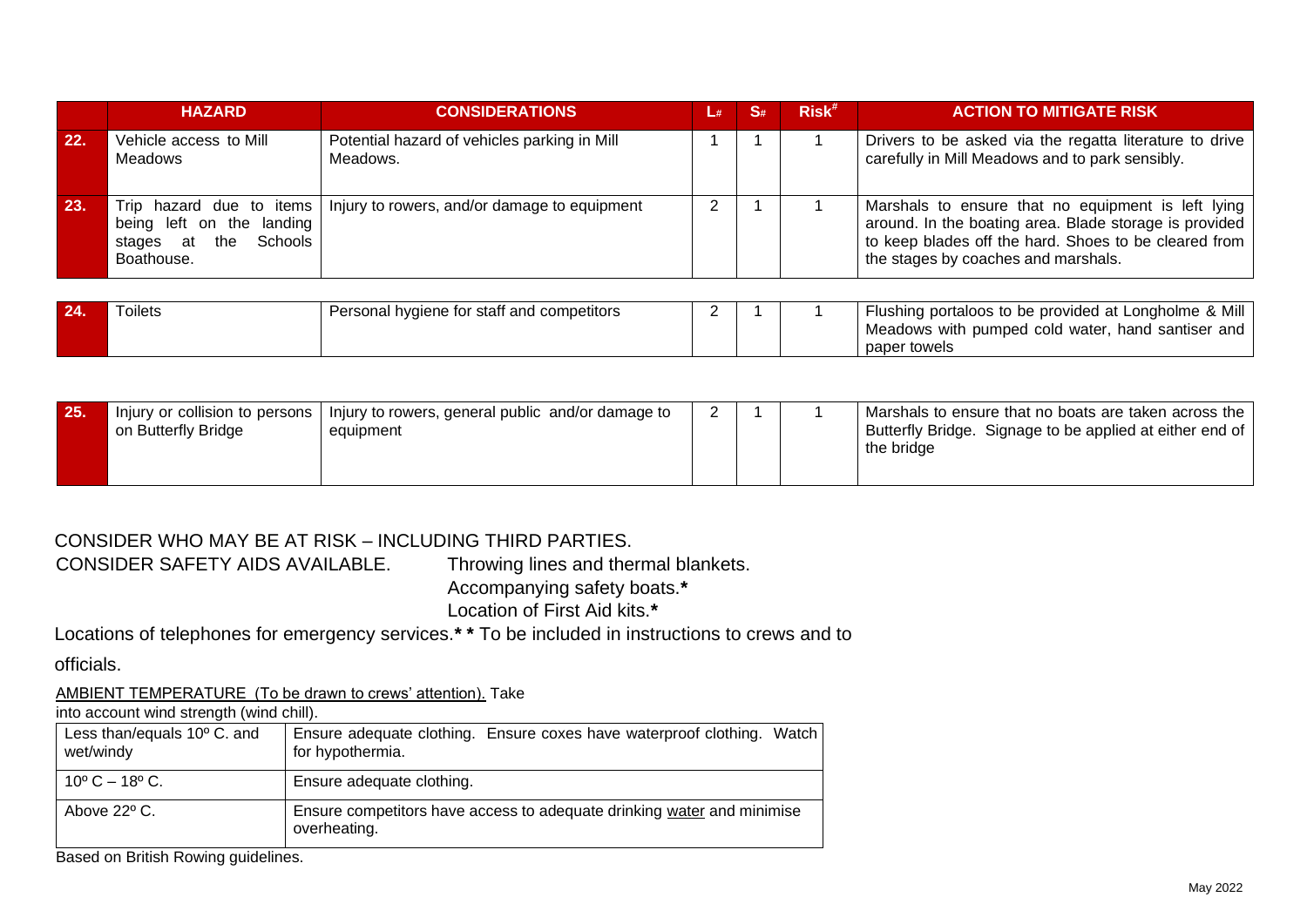**- BBQ** 

|    | <b>HAZARD</b>                   | <b>CONSIDERATIONS</b>                                                                                                           | $\mathsf{L}_{\#}$ | S#             | Risk <sup>#</sup> | <b>ACTION TO MITIGATE RISK</b>                                                                                                                                                                                                                                                                                                                                                                                                                                                                                                                                                                                                                                                                                                    |
|----|---------------------------------|---------------------------------------------------------------------------------------------------------------------------------|-------------------|----------------|-------------------|-----------------------------------------------------------------------------------------------------------------------------------------------------------------------------------------------------------------------------------------------------------------------------------------------------------------------------------------------------------------------------------------------------------------------------------------------------------------------------------------------------------------------------------------------------------------------------------------------------------------------------------------------------------------------------------------------------------------------------------|
| 1. | Contaminated meat               | borne<br>illness/food<br>Food<br>affecting<br>poisoning<br>(especially<br>customers<br>vulnerable persons -<br>minors, elderly) |                   | $\overline{2}$ | 4                 | Fresh meat purchased from Browns of Stagsden on morning of the event. All meat stored<br>in Star boathouse refrigerators until needed. Meat for cooking covered and stored in<br>shaded area. Meat cooked on demand, turning regularly. All products checked to ensure<br>they are cooked through.<br>Gas to be used to ensure heat is spread evenly across the grill                                                                                                                                                                                                                                                                                                                                                             |
| 2. | Inappropriate<br>bread products | Stale<br>bread<br>affecting<br>customers                                                                                        |                   |                |                   | Fresh burger baps and hot dog rolls to be delivered on site by Gunns Bakery.                                                                                                                                                                                                                                                                                                                                                                                                                                                                                                                                                                                                                                                      |
| 3. | Unhygienic practices            | illness/food<br>Food<br>borne<br>affecting<br>poisoning<br>(especially<br>customers<br>vulnerable persons -<br>minors, elderly) |                   | $\overline{2}$ | $\overline{2}$    | Staff with experience to be used wherever possible. Hygienic-practice reminders to be<br>clearly displayed.<br>Hand washing facilities to be provided. Hands to be washed between handling uncooked<br>meats and cooked foods and regularly throughout the day.<br>Strict division of duties between food preparers and servers. Food handlers to keep cuts<br>covered and must not participate if they have suffered food related illnesses within 48<br>hours<br>Separate utensils for handling fresh and cooked foods. Utensil washing facilities to be<br>available with ready supply of hot water and cleaning fluids.<br>Cash handlers to be different persons from food handlers.<br>Clean aprons to be used by all staff. |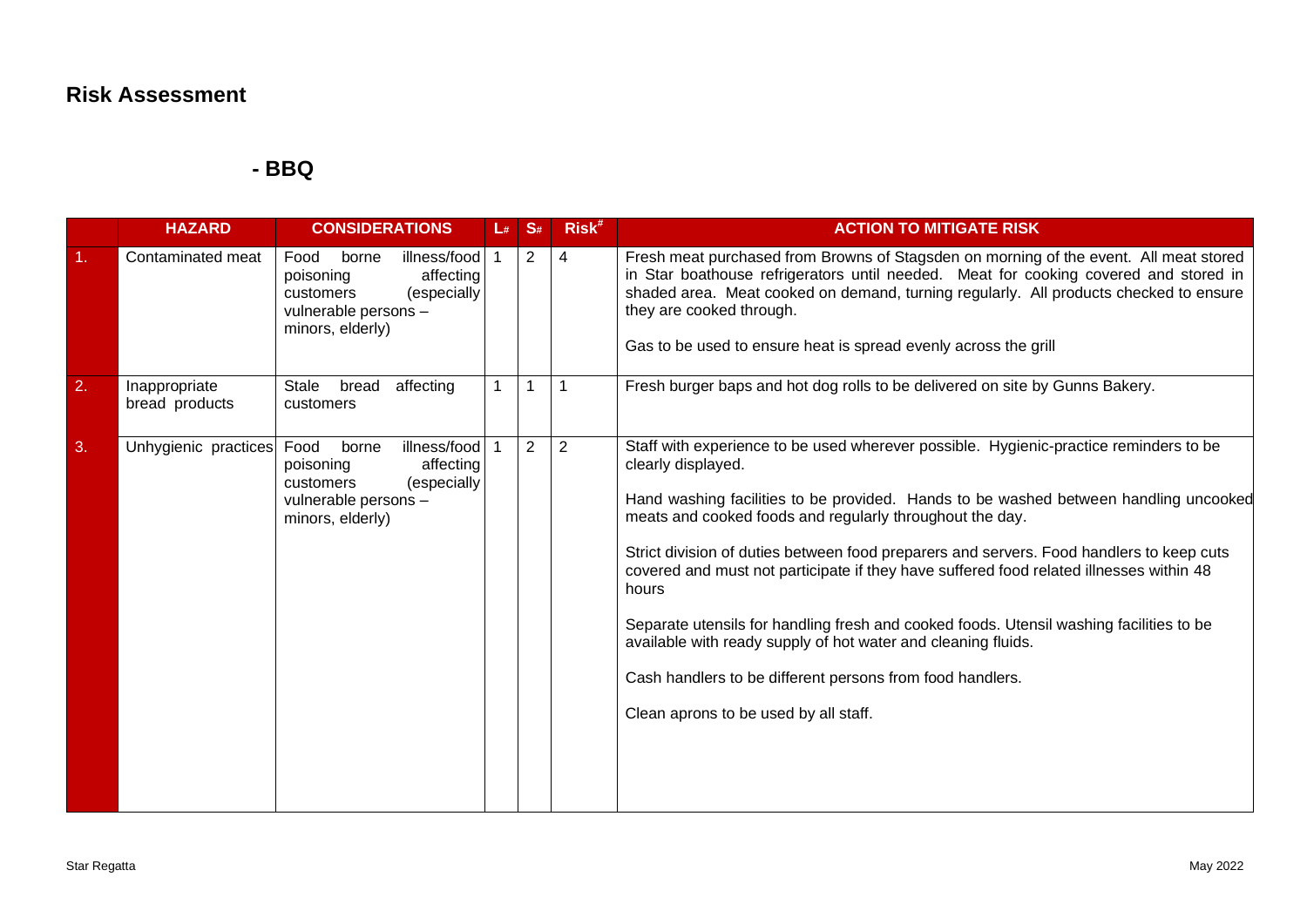|    | <b>HAZARD</b>                              | <b>CONSIDERATIONS</b>  | L# | S#             | Risk <sup>#</sup> | <b>ACTION TO MITIGATE RISK</b>                                                                                                                                                                                                                                                                                                                                                                                                                 |
|----|--------------------------------------------|------------------------|----|----------------|-------------------|------------------------------------------------------------------------------------------------------------------------------------------------------------------------------------------------------------------------------------------------------------------------------------------------------------------------------------------------------------------------------------------------------------------------------------------------|
|    |                                            |                        |    |                |                   |                                                                                                                                                                                                                                                                                                                                                                                                                                                |
| 4. | Hot surfaces, utensils<br>and<br>equipment | Burns and scolds       |    | 4              | $\overline{2}$    | Gas BBQ to be used and maintained in good condition by experienced persons. Checks<br>for leaks to be conducted before operation. Gas cylinders to be turned off before<br>disconnection and changed in the open air<br>BBQ to be sited away from customers on a firm flat position.<br>Fire fighting and first aid equipment to be available on site.<br>Long handled utensils to be used. Oven gloves to be available for lifting hot trays. |
| 5. | <b>Spillages</b>                           | Slips, trips and falls |    | $\overline{2}$ | $\overline{2}$    | Food spillages to be cleared up as they occur.<br>Site to be maintained in a tidy condition with appropriate storage containers for all<br>equipment and food.<br>Adequate waste bins to be provided with regular disposal.<br>Spacious area to be used with adequate tables for all operations.                                                                                                                                               |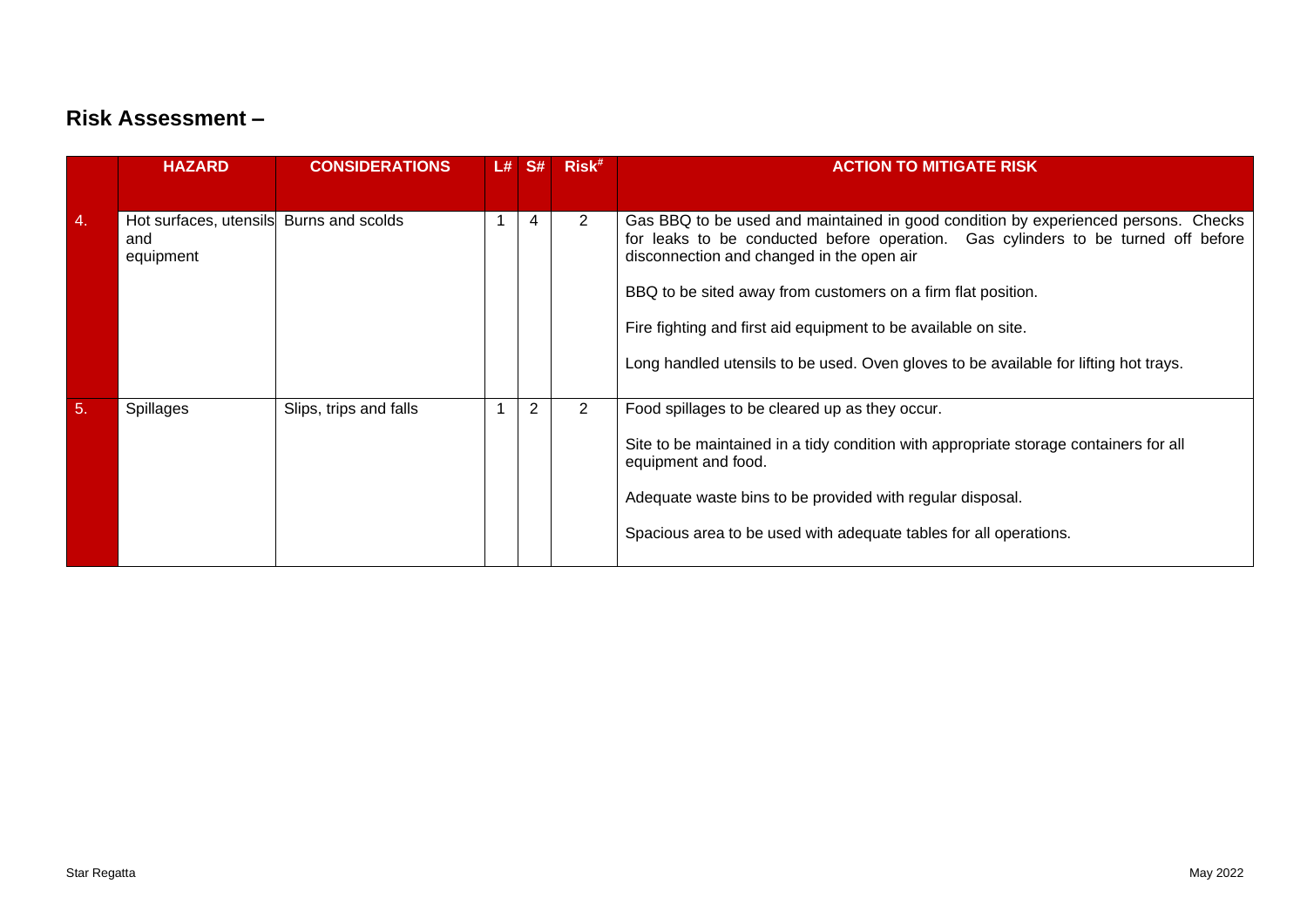# **Enclosure Catering**

|    | <b>HAZARD</b>                  | <b>CONSIDERATIONS</b>                                                                                                            | L# | <b>S#</b>      | $Risk$ <sup>#</sup> | <b>ACTION TO MITIGATE RISK</b>                                                                                                                                                                                                                                                                          |
|----|--------------------------------|----------------------------------------------------------------------------------------------------------------------------------|----|----------------|---------------------|---------------------------------------------------------------------------------------------------------------------------------------------------------------------------------------------------------------------------------------------------------------------------------------------------------|
| 1. | Tea Urn                        | Water coming into contact<br>with electricity points and<br>boiling water impacting staff<br>and customers leading to<br>injury. |    | 2              | $\overline{2}$      | Water boilers to be kept a safe distance from power points and to be stored on solid, flat<br>tables. Customers to have no access to water boilers. Use of takeaway cups designed for<br>takeaway drinks. Staff instructed not to overfill cups.                                                        |
| 2. | Serving food and<br>drink      | Spillages impacting<br>staff<br>and customers leading to<br>slip and falls.                                                      |    | 2              | 3                   | Food and drink spillages to be cleared up as they occur. Site to be maintained in a tidy<br>condition with appropriate storage containers for all equipment and food. Adequate waste<br>bins to be provided with regular disposal. Spacious area to be used with adequate tables<br>for all operations. |
| 3. | Serving drinks and<br>food     | Collapse of tables which are<br>used to serve<br>customers causing injury                                                        |    | $\overline{2}$ | 3                   | Ensure all tables are robust. No damaged tables to be used.                                                                                                                                                                                                                                             |
| 4. | Food handling                  | Unhygienic practices leads<br>to food poisoning.                                                                                 |    | $\overline{2}$ | 3                   | Keep all surfaces clean and clear. Disinfectant spray and colour coded cloths to be available<br>as required. Hand sanitiser available.                                                                                                                                                                 |
| 5. | Sale of food                   | Unhygienic practices leads<br>to food poisoning.                                                                                 |    | 2              | $\overline{2}$      | Hands to be sanitised after handling money. Different staff to serve food and handle money<br>if required. Most food will be packaged to eliminate this problem.                                                                                                                                        |
| 6  | Purchase of food for<br>resale | Goods purchased too close<br>to best "before dates" and<br>food is purchased<br>from<br>unfamiliar sources.                      |    | 2              | $\overline{2}$      | Dates to be checked by Team Leader/Managers prior to sale and all food to be purchased<br>from well-known retailers.                                                                                                                                                                                    |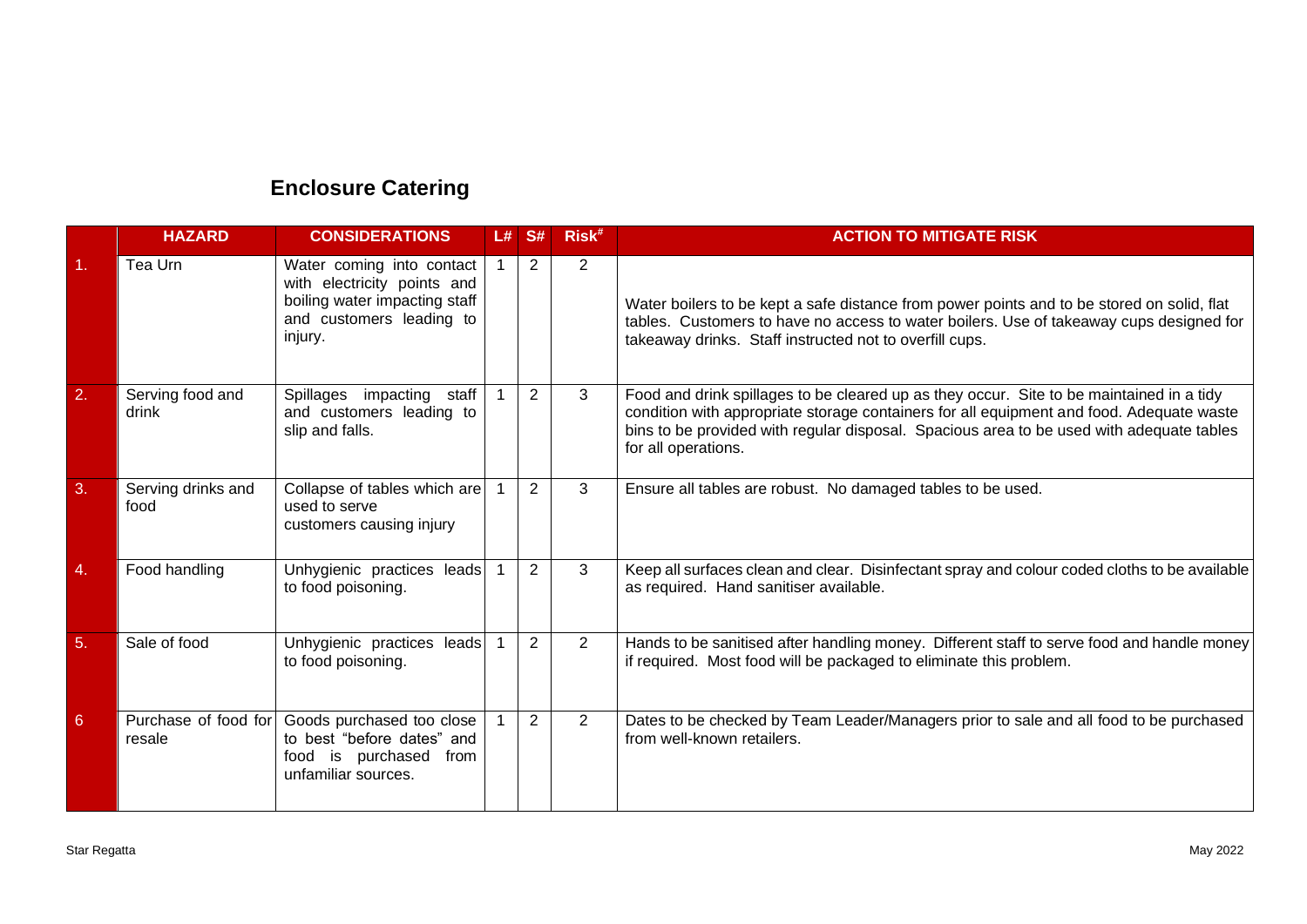|            | <b>HAZARD</b>                | <b>CONSIDERATIONS</b>                                                                                                       | L# | <b>S#</b>      | Risk <sup>#</sup> | <b>ACTION TO MITIGATE RISK</b>                                                                                                                                                        |
|------------|------------------------------|-----------------------------------------------------------------------------------------------------------------------------|----|----------------|-------------------|---------------------------------------------------------------------------------------------------------------------------------------------------------------------------------------|
|            | Storage of food              | Food is not stored at correct<br>temperature leading to food<br>poisoning of customers.                                     |    | 3              | 2                 | Food stored in cool boxes with ice packs.                                                                                                                                             |
| 8          | Storage of food              | Food is left out at room<br>temperature leading to food<br>poisoning<br>impacting<br>customers.                             |    | 3              | $\overline{2}$    | Ensure that all food is stored in fridges if required. Any food items left out to be clearly<br>marked as display only.                                                               |
| $\sqrt{9}$ | Making of food for<br>resale | Cross contamination with<br>raw foods, contact with<br>other materials leading to<br>food poisoning impacting<br>customers. |    | 3              | $\overline{2}$    | Food prepared for resale to be either done by or under the supervision of someone who has<br>received training in basic food hygiene.                                                 |
| 10         | Washing hands                | Lack of water/soap leads to<br>food poisoning                                                                               |    | 3              | $\overline{2}$    | Disposable gloves are available if required for all members of staff to wear whilst handling<br>food. Hand sanitiser is available. All staff have access to fresh water in containers |
| 11         | Lack of hygiene              | Lack of hygiene leads to food<br>poisoning                                                                                  |    | $\overline{2}$ | 2                 | Team leader to be trained in basic food hygiene and to monitor team during the activity.                                                                                              |
| 12         | <b>Toilet facilities</b>     | Personal hygiene                                                                                                            |    | $\overline{2}$ | $\overline{2}$    | Flushing portaloos provided in Mill Meadows for staff and spectators, to include pumped<br>cold water hand santiser and paper towels.                                                 |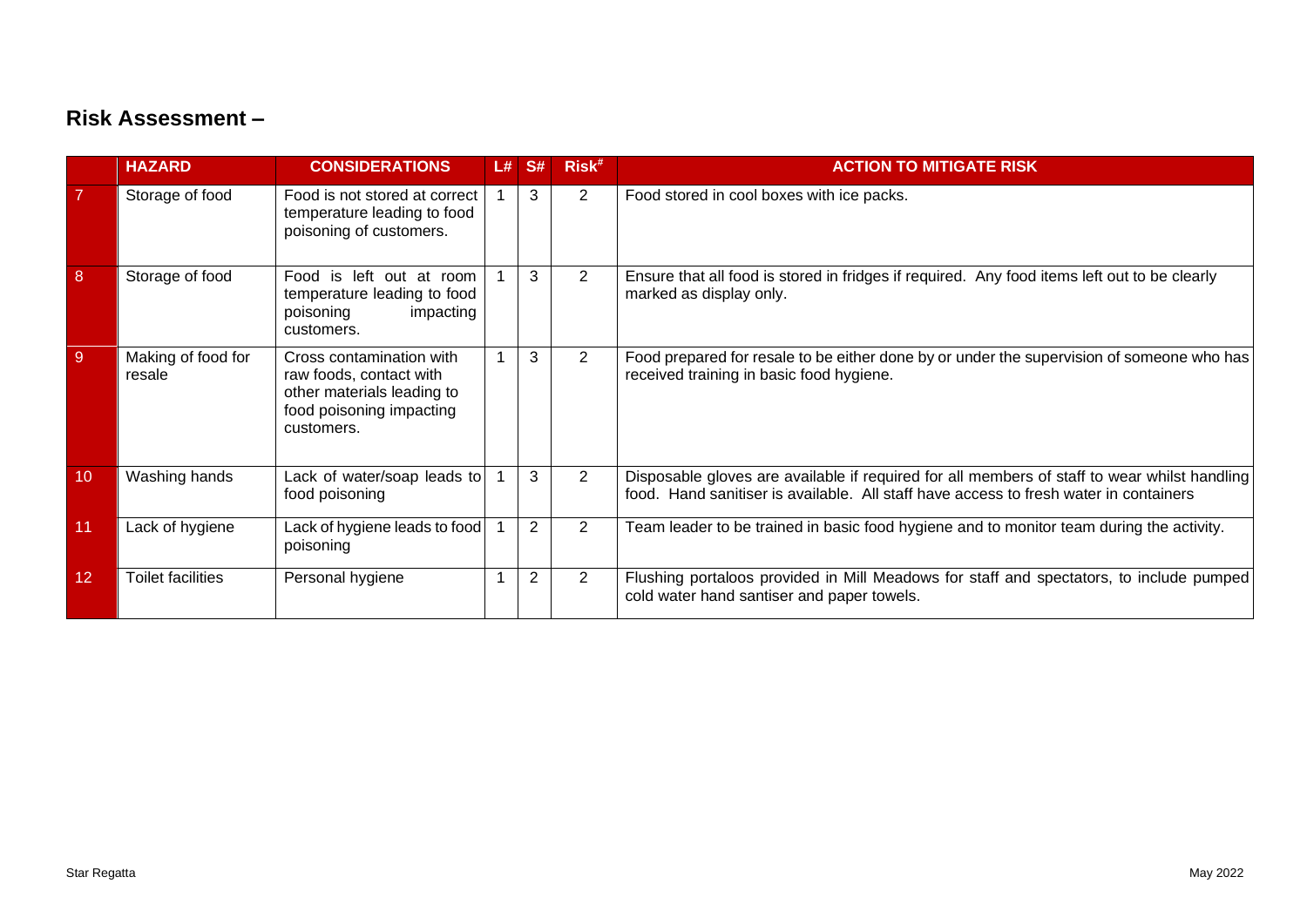

#### Star Regatta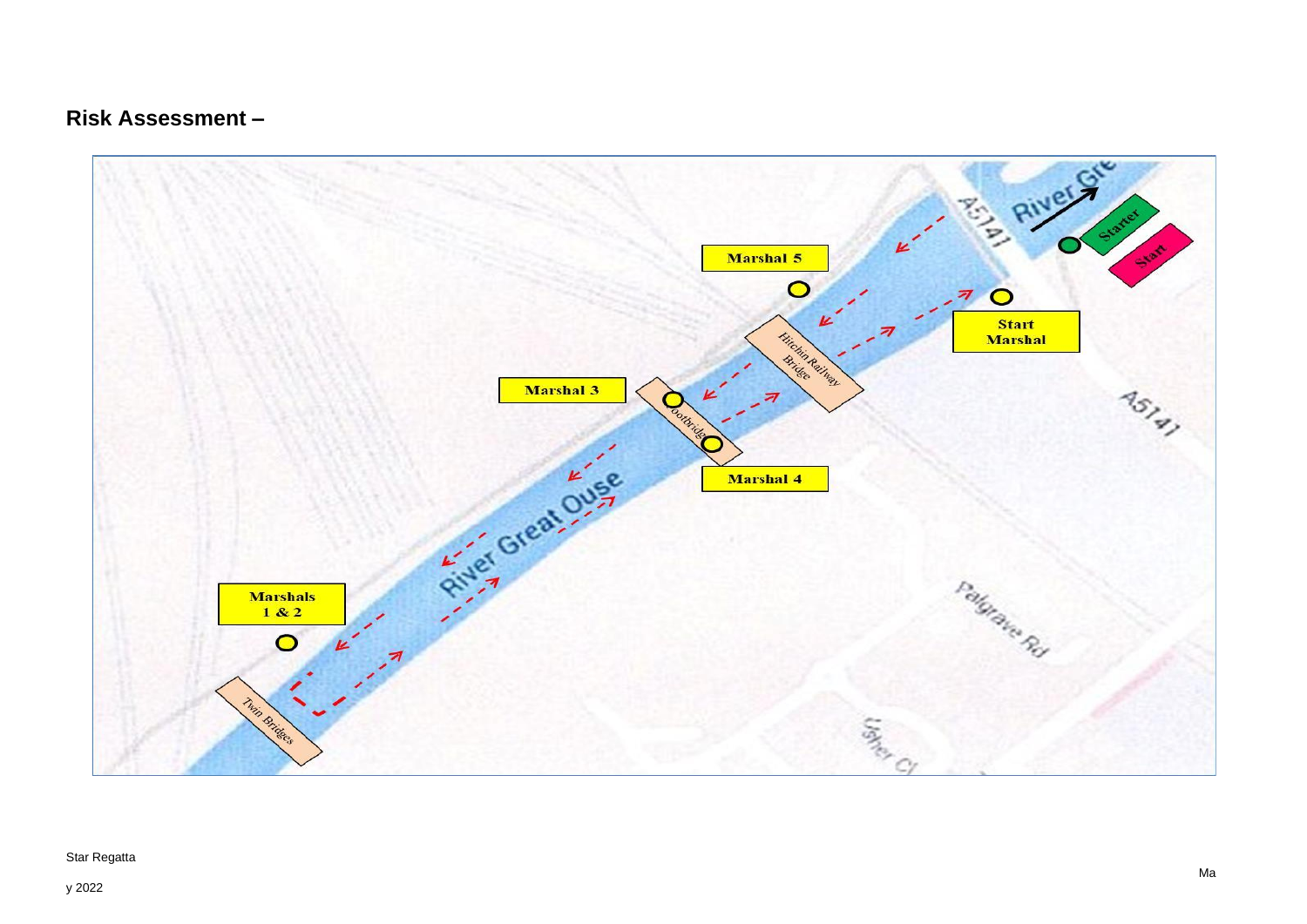

#### **Start to Town Bridge**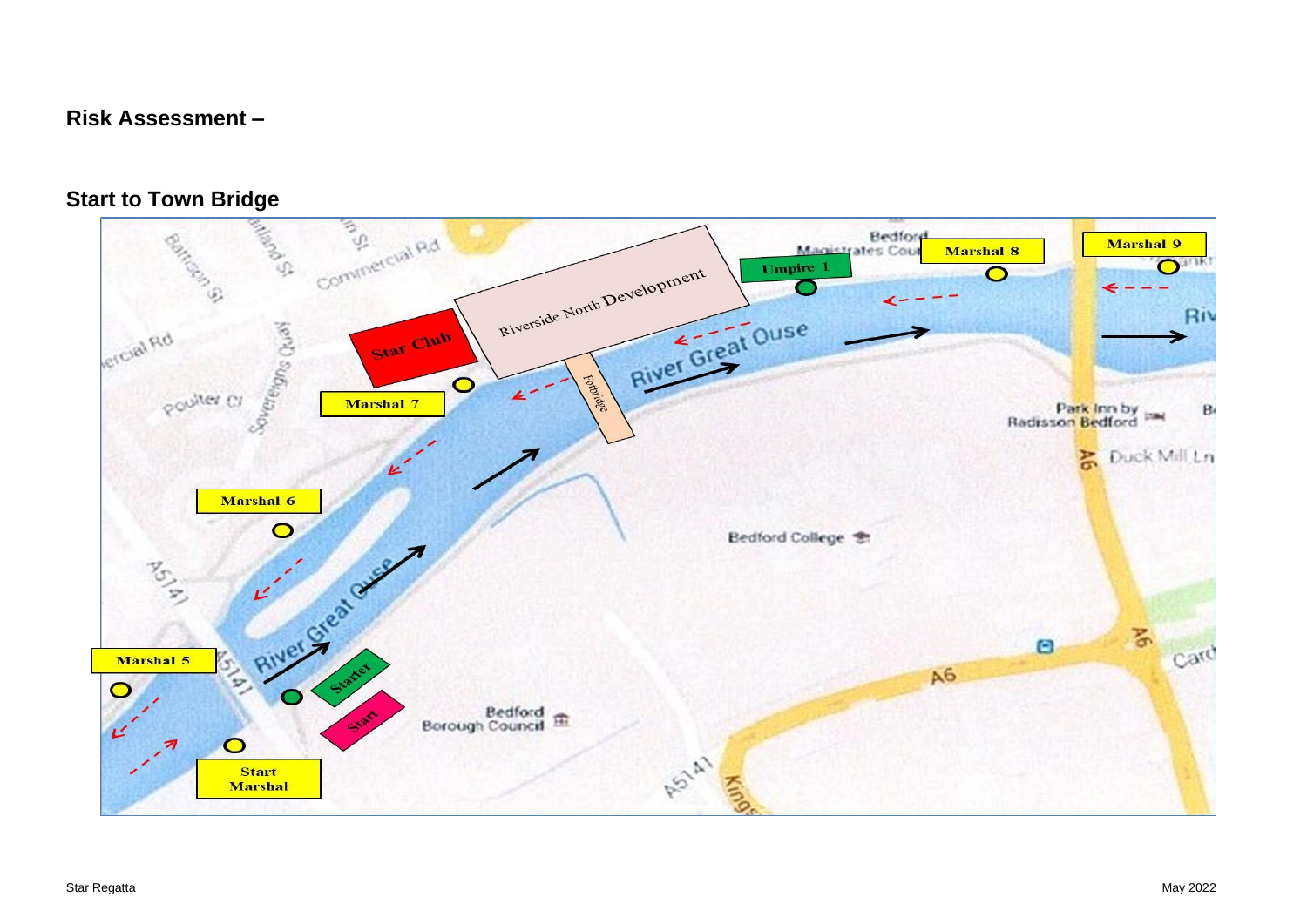**Town Bridge to Lock** 



#### Star Regatta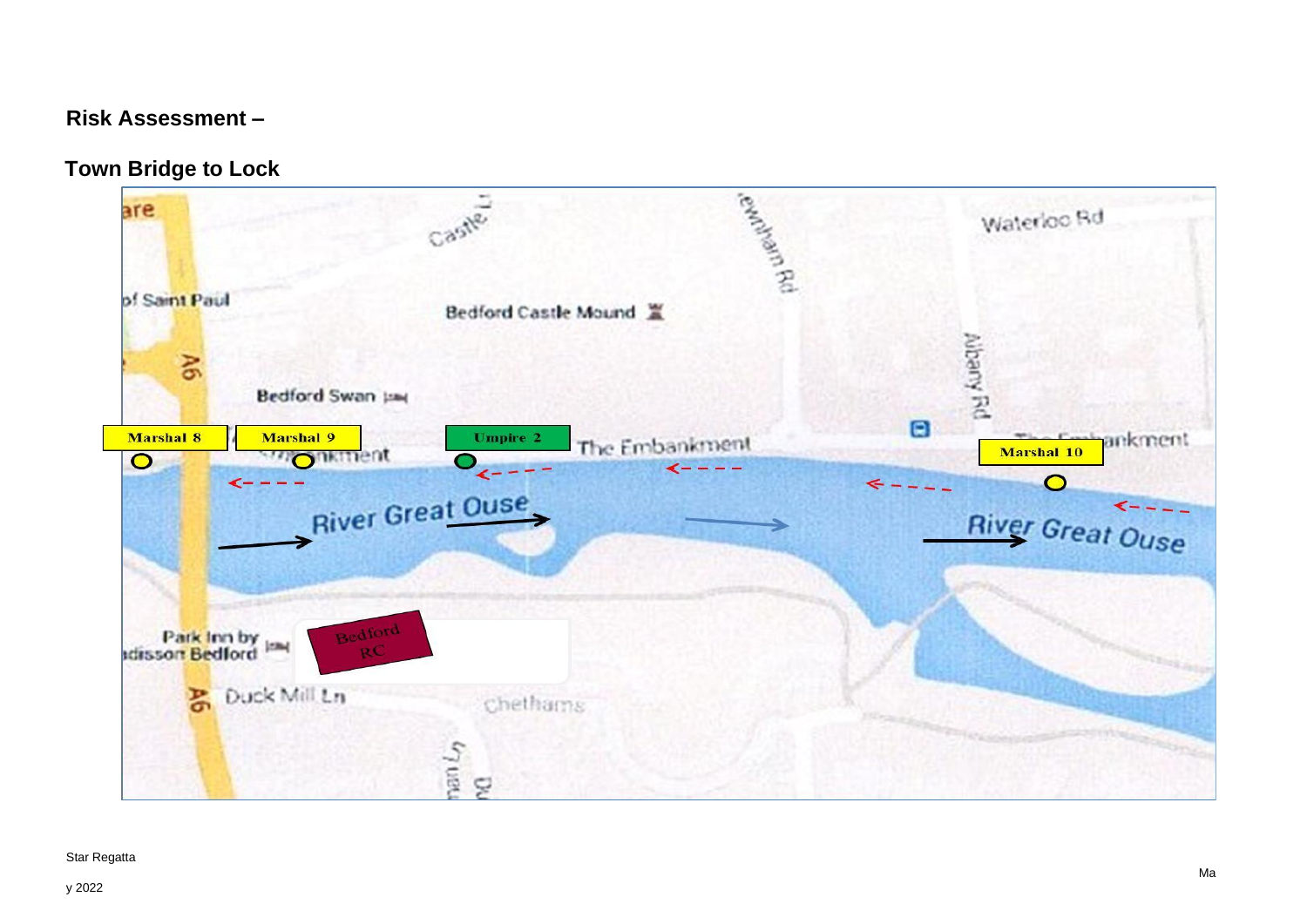#### **Lock to Finish**